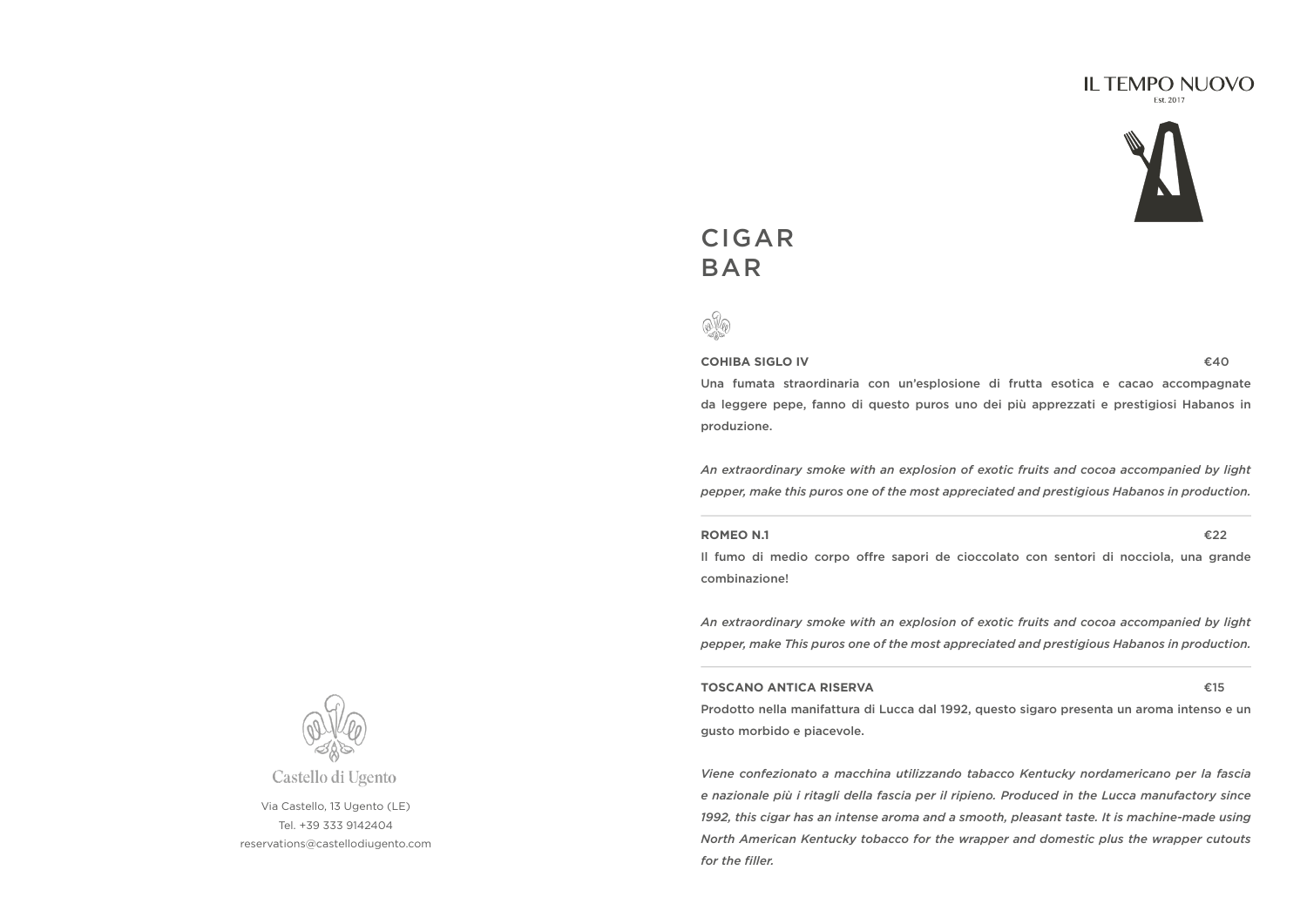#### **IL MORO 2020** €80

Viene prodotto unicamente a mano con tabacco Kentucky della migliore qualità. Solo le migliori foglie di origine americana, ben curate e stagionate, dal colore marrone scuro ed uniforme, diventano fascia de Il Moro®. Il ripieno, costituito da una selezione di pregiati tabacchi Kentucky italiani e nordamericani, è un "long filler" unico nel suo genere, grazie al quale il sigaro risulta pieno e saziante, rotondo e soddisfacente.

*It is produced exclusively by hand with Kentucky tobacco of the highest quality. Only the best leaves of American origin, well cared for and seasoned, with a dark and uniform brown color, become the wrapper of Il Moro®. The filling, consisting of a selection of fine Italian and North American Kentucky tobaccos, is a unique "long filler", thanks to which the cigar is full and satisfying, round and satisfying.*

#### **MONTECRISTO EDMUNDO** €42

Edmund Dantes, protagonista del famoso romanzo di Alessandro Dumas "Il conte di Montecristo", ha dato il nome a questo imponente sigaro. Il Montecristo Edmundo ha anche il primato di essere stato il primo sigaro, dopo 30 anni, ad ampliare la gamma di questa marca. Presentato al mercato nel 2004, questo Habanos offre una fumata corposa e ricca di aromi tipici di Montecristo.

*Edmund Dantes, the protagonist of Alexander Dumas' famous novel "The Count of Montecristo", gave his name to this impressive cigar. The Montecristo Edmundo also has the distinction of being the first cigar, after 30 years, to expand the range of this brand. Introduced to the market in 2004, this Habanos offers a full-bodied smoke rich in typical Montecristo aromas.*

#### **PARTAGAS D5** €24

Protagonista d'eccezione delle Edizioni Limitate del 2008, è ora in produzione standard. Aromi intensi e sapori marcati sono le principali doti per una fumata breve che ben si adatta alle moderne esigenze degli appassionati più esigenti.

*Exceptional protagonist of the 2008 Limited Editions, is now in standard production. Intense aromas and marked flavors are the main qualities for a short smoke that adapts well to the modern needs of the most demanding fans.*

Una selezione di cioccolato affinato nelle foglie di tabacco di Modica Sabadì sarà proposta In abbinamento con sigari e distillati

A selection of Sabadì chocolates from Modica refined in tobacco leaves will be paired with cigars and spirits.

Tutti gli spirits sono serviti in porzioni da 60ML *All spirits are served in 60ML portions*



#### **SCOTCH & JAPANESE WHISKY**

| ELEMENT OF ISLAY PEAT & SHERRY | €16 |
|--------------------------------|-----|
| ELEMENT OF ISLAY PEAT          | €14 |
| ARDBEG 10 Y.O                  | €14 |
| <b>PORT CHARLOTTE 10 Y.O.</b>  | €18 |
| <b>HIGHLAND PARK VALKYRIE</b>  | €16 |
| THE DALMORE CIGAR MALT         | €24 |
| THE DALMORE 12 Y.O. SHERRY     | €18 |
| <b>NIKKA TAILORED</b>          | €20 |
| <b>NIKKA TAKETSURU</b>         | €16 |

#### **BOURBON, RYE & IRISH WHISKEY**

| <b>BULLEIT BOURBON</b>                | €12 |
|---------------------------------------|-----|
| <b>BUFFALO TRACE KENTUCKY BOURBON</b> | €10 |
| <b>EAGLE RARE BOURBON</b>             | €12 |
| MITCHER'S 10 Y.O. BOURBON             | €30 |
| <b>HUDSON BABY BOURBON</b>            | €15 |
| <b>MAKER'S MARK</b>                   | €12 |
| <b>HUDSON MANHATTAN RYE</b>           | €15 |
| <b>BULLET RYE</b>                     | €14 |
| TULLAMORE DEW XO RUM CASK             | €10 |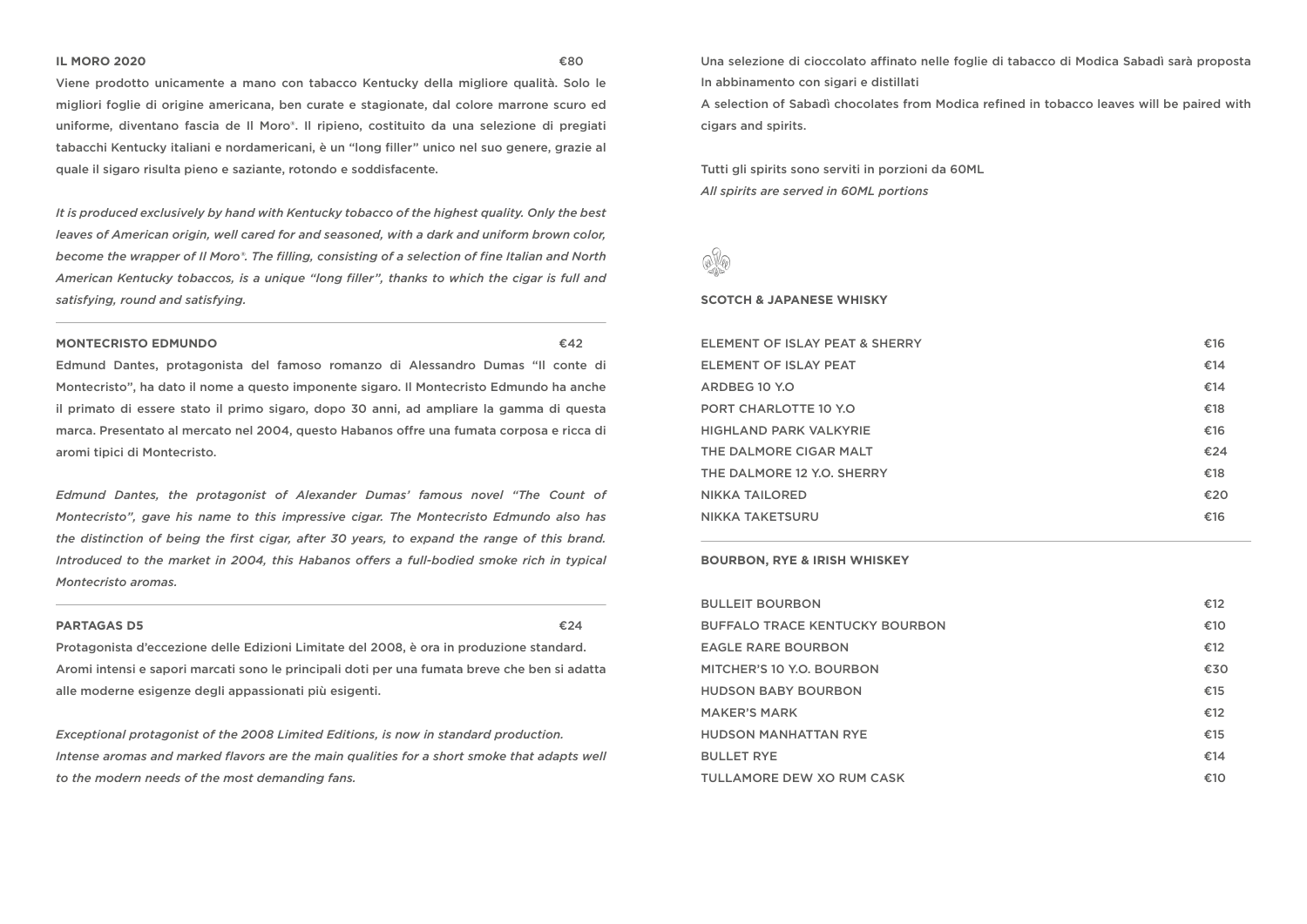#### **COGNAC e BAS ARMAGNAC**

| PIERRE FERRAND RESERVE 1ER CRU DE COGNAC | €22 |
|------------------------------------------|-----|
| DROUET COGNAC XO ULYSSE                  | €15 |
| GOUDOULIN ARMAGNAC XO                    | €16 |
| BAS-ARMAGNAC GOUDOULIN 8 ANS             | €10 |

#### **BRANDY**

| XIMENEZ-SP, BRANDY CIGARS CLUB Nø1 | €12 |
|------------------------------------|-----|
| <b>CALVADOS</b>                    |     |
| <b>CALVADOS DUPONT 12 ANS</b>      | €14 |
| <b>DUPONT POMME CAPTIVE</b>        | €18 |

#### **RUM**

| DOORLY'S 3 ANNI        | €10 |
|------------------------|-----|
| <b>FOURSQUARE 2008</b> | €14 |
| <b>HAVANA TRE</b>      | €10 |
| <b>PLANTATION DARK</b> | €10 |
| THE DUPPY SHARE        | €12 |

#### **RHUM**

| <b>NEISSON BLANC</b>                   | €12 |
|----------------------------------------|-----|
| <b>BALLY PYRAMIDE 12 Y.O.</b>          | €25 |
| <b>BALLY 1997</b>                      | €28 |
| <b>CLAIRIN ANSYEN COMMUNAL</b>         | €15 |
| <b>CLAIRIN CASIMIR 6 RECOLTE 2018</b>  | €14 |
| <b>SAINT JAMES RHUM AGRICOLE15 ANS</b> | €18 |

#### **TEQUILA**

| DON JULIO BLANCO              | €14 |
|-------------------------------|-----|
| DON JULIO REPOSADO            | €16 |
| DON JULIO 1942                | €36 |
| <b>TEQUILA ESPOLON BLANCO</b> | €10 |
| <b>FORTALEZA BLANCO</b>       | €15 |

#### **MEZCAL**

| <b>MEZCAL DEL MAGUEY VIDA</b>       | €14 |
|-------------------------------------|-----|
| VAGO ESPADIN INFUSIONE ELOTE GARCIA | €20 |
|                                     |     |
| <b>CACHACA</b>                      |     |
| AVUA OAK CACHACA                    | €14 |
| <b>GERMANA UMBURANA</b>             | €9  |

#### GIN

| <b>GIN DEL PROFESSORE CROCODILE</b> | €13 |
|-------------------------------------|-----|
| <b>THE BOTANIST</b>                 | €14 |
| <b>HENDRICKS</b>                    | €13 |
| PORTOBELLO ROAD                     | €12 |
| <b>SIPSMITH</b>                     | €13 |
| <b>ELEPHANT</b>                     | €13 |
| <b>NIKKA COFFEY</b>                 | €14 |
| <b>KINOBI KYOTO DRY GIN</b>         | €16 |
| <b>CITADELLE RISERVA</b>            | €15 |
| <b>GIN MARE</b>                     | €12 |
| <b>WINESTILLERY SLOW GIN</b>        | €15 |
| <b>GILBACH GIN</b>                  | €18 |
| <b>GIN PILZ</b>                     | €16 |